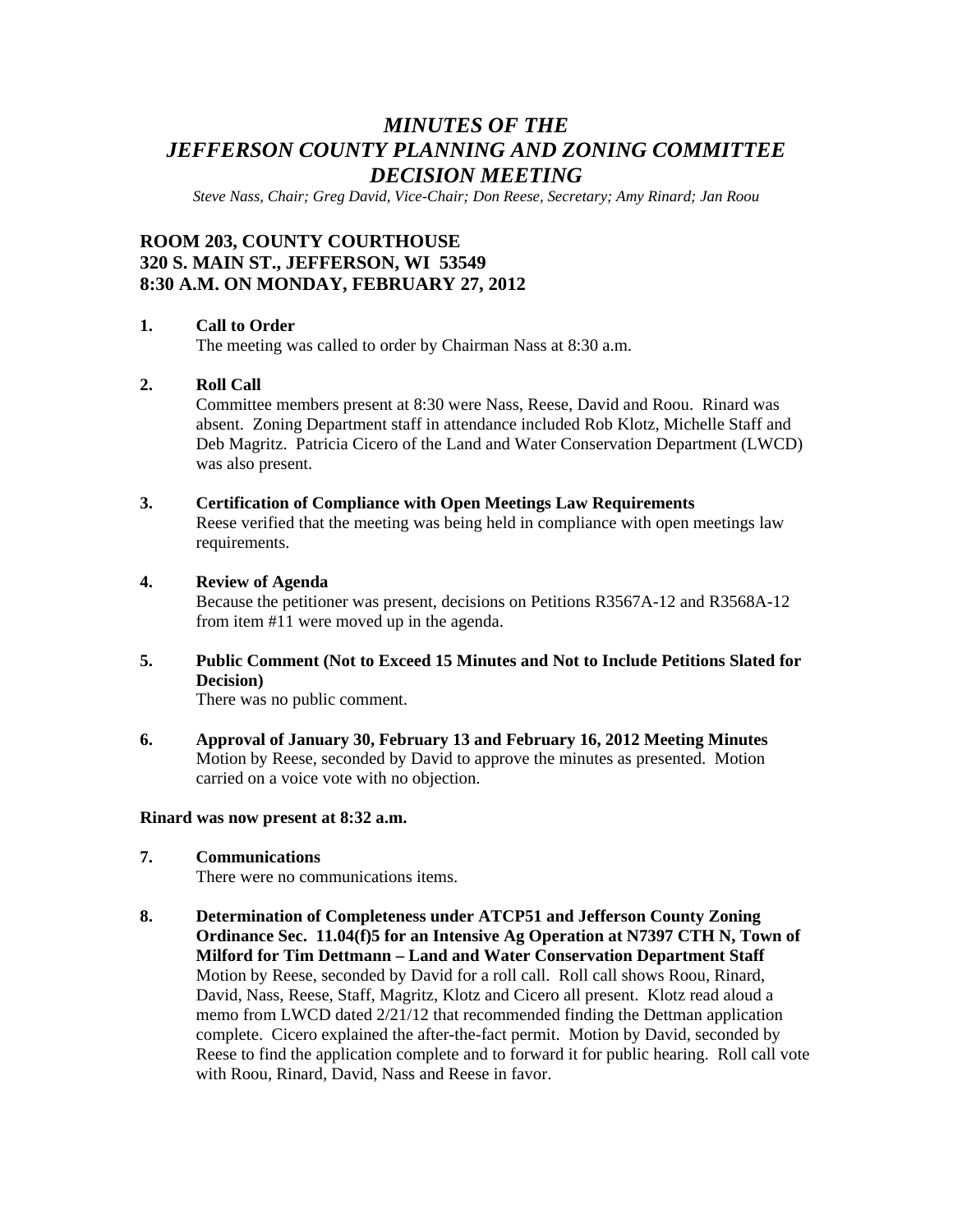- **9. Request for Waiver of Holding Tank Restriction on PIN 014-0615-0333-000, Tom and Kathy Gallitz Property, N4540 Paradise Road, Town of Jefferson**  Klotz read aloud a letter from the Gallitzs. Jeff Simes, On-site Waste Systems Technician for Jefferson County spoke regarding high groundwater and disturbed soils on the site. The holding tank would service an agricultural building. Motion by Nass, seconded by Reese to waive the holding tank restriction. Motion carried on a voice vote with no objection.
- **10. Decision on Conditional Use CU1673-11 for Beth Johnson, N9269 Kohlhoff Ln., Town of Watertown, Presented in Public Hearing on September 15, 2011 and Subsequently Postponed**

The Committee reviewed the latest submittal from Beth Johnson, but determined that it did not answer the manure handling question sufficiently. They also asked for more precise number of horses. Motion by Nass, seconded by Roou to postpone action; motion carried on a voice vote with no objection.

# *PLEASE SEE INDIVIDUAL FILES FOR A COMPLETE RECORD OF THE FOLLOWING DECISIONS:*

**11. Decision on Petitions Presented in Public Hearing on February 16, 2012: APPROVED WITH CONDITIONS** R3564A-12 on a motion by Nass, seconded by David & CU1691-12 on a motion by Nass, seconded by Reese – Thomas R Jurasinski, Town of Sullivan; both motions carried on voice votes with no objection. **APPROVED WITH CONDITIONS** R3565A-12 – Carl & Shelby Jaeger, Town of

Ixonia on a motion by David, seconded by Reese; motion carried on a voice vote with no objection.

**APPROVED WITH CONDITIONS** R3566A-12 – Royal Walther, Town of Jefferson on a motion by Reese/David; motion carried on a voice vote with no objection. **APPROVED WITH CONDITIONS** R3567A-12 & R3568A-12, both on motions by Reese, seconded by David; both motions carried on a voice vote with no objection –

Connie Jo Barbian, Town of Oakland **APPROVED WITH CONDITIONS** R3569A-12 on a motion by Nass, seconded by Reese & R3570A-12 on a motion by Reese, seconded by Roou – Heath Schluter, Town

of Sullivan; both motions carried on voice votes with no objection. **APPROVED WITH CONDITIONS** CU1692-12 – Mike Martin, Town of Aztalan on a motion by Reese, seconded by Roou; motion carried on a voice vote with no objection. **APPROVED WITH CONDITIONS** CU1693-12 – Kari & Thomas Buechel, Town of Lake Mills on a motion by Nass, seconded by David; motion carried on a voice vote with no objection.

**APPROVED WITH CONDITIONS** CU1694-12 – Corey & Lisa Wahlforth, Town of Palmyra on a motion by Nass/Reese; motion carried on a voice vote with no objection. **APPROVED WITH CONDITIONS** CU1695-12 – Bark River Campground & Resort Inc, Town of Sullivan on a motion by Reese/Roou; motion carried on a voice vote with no objection.

# **12. Plan and Ordinance Update**

The adopted plan was handed out by Klotz with explanation.

# **13**. **Upcoming Meeting Dates**

March 12, 8:00 a.m. – Site Inspections Beginning in Courthouse Room 203 March 15, 7:00 p.m. – Public Hearing in Courthouse Room 205